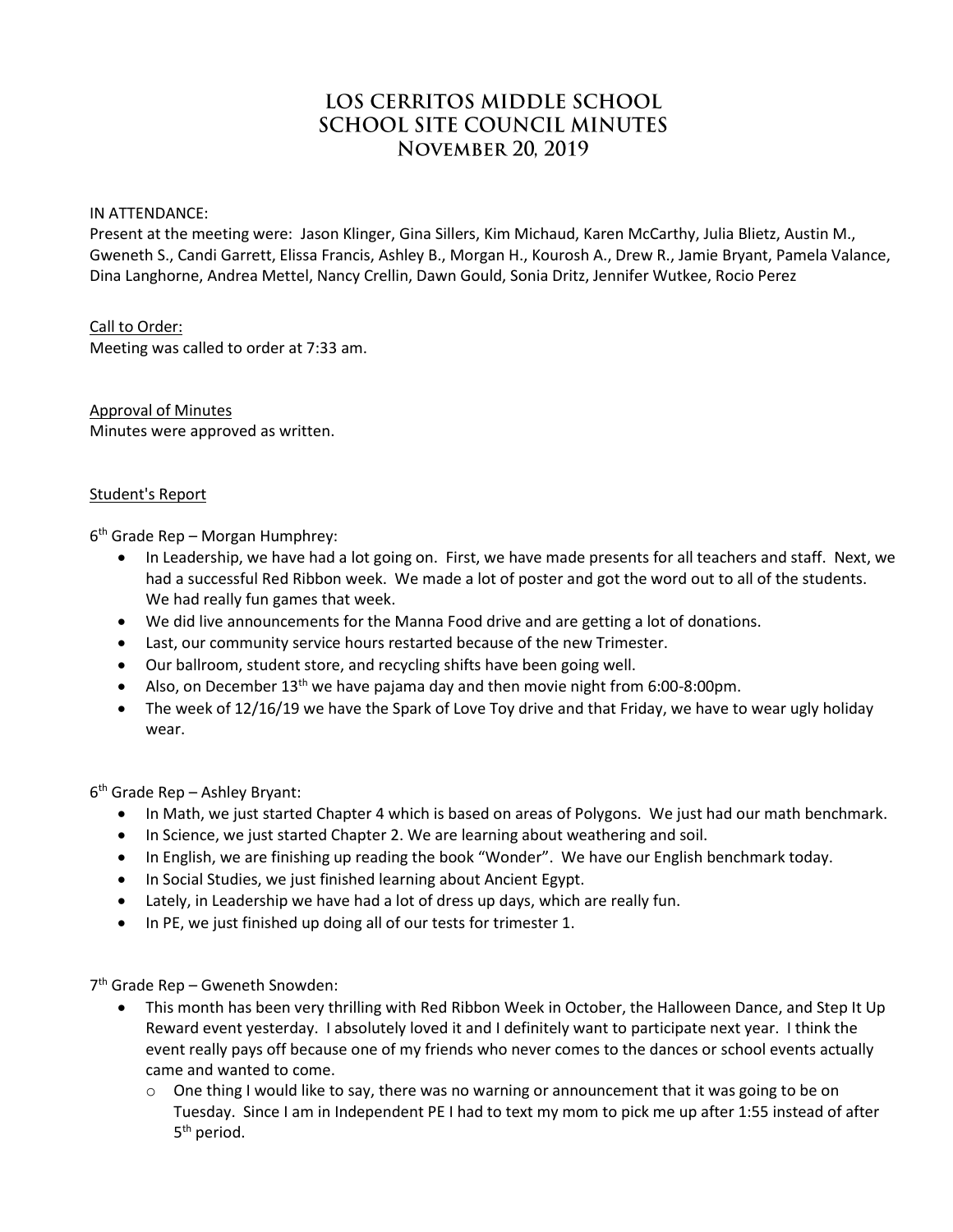## LCMS SSC MINUTES 11/20/19

- Well I am so excited the trimester is over. In accelerated math we are finishing up our trimester one lessons and we are taking the benchmark in trimester two.
- In English, we already took our benchmark and are now reflecting on it.
- In Social Studies, we have just started to learn about the Islam religion and historic people with the Islamic religion.
- In science, we are doing a project on habitat fragmentation and animal adaptations.
- And finally, in Leadership we are doing final touches on our plan for the trimester one rally.

7 th Grade Rep – Austin Maziasz:

- I would like to start off with the fact that the 2018 boys' basketball banner still has not been hung. Colina has taken the credit instead, even though they lost.
- In Science, we are learning about cells.
- In Social Studies, we are currently learning about Muslims.
- In P.E., we are finishing up our archery unit.
- In English, we just started our biggest group project of the year on the book called, The Giver.
- In ASB, we just finished presenting our Mindset Mondays.
- In Math, we are starting our mini unit on angles.

8 th Grade Rep - Drew Rosen:

- We had the Halloween dance. The dance was very successful and had a thrilling haunted house.
- We also had Future Leopard night congrats to all the LC speakers, choir and strings for their amazing speeches and performances.
- Sadly, we did not spend Halloween at school, but it was a great idea to let students wear their costumes the day after.

8<sup>th</sup> Grade Rep - Kourosh Apfelthaler:

- In P.E., we are doing archery.
- In Choir, we are preparing for our Winter concert.
- In English, we are analyzing the Outsiders.
- In History, we are learning about the ratification of the constitution, the federalists, and the anti-federalists.
- In Spanish, we are finishing our unit on conjugating verbs, and in-school and after school activities.
- In Science, we are learning about phase changes and particle motion.
- In Math, we just took our trimester 1 benchmark.

#### New Business

- Approval of Single School Plan
	- o Mr. Klinger provided each member a copy of the four goals, actions associated with each goal, and the data analysis. The entire plan was reviewed section by section to elicit any questions, comments, or amendments that needed to be made. Mr. Klinger thanked the entire group for their effort and input when it came to the creation of this plan. All goals are aligned with the district LCAP goals and were listed below each goal.
	- $\circ$  The group discussed future changes to the process which may include additional breakout sessions for data analysis and the involvement of students (including all subgroups) to gather authentic data. A schedule will be created and presented to the SSC for the 2020/21 process.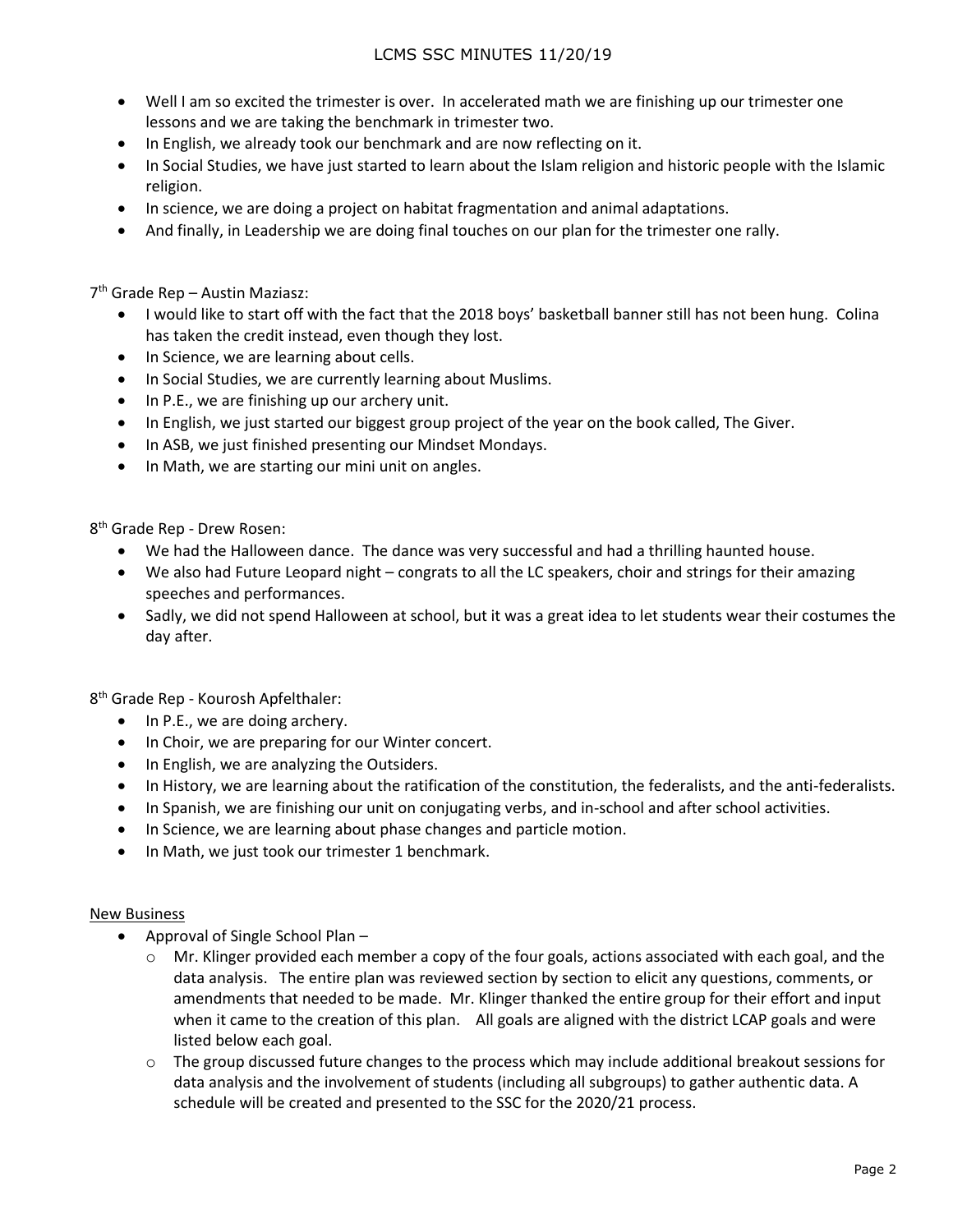- The Single School Plan for Achievement was motioned for approval and received a second. No further discussion was needed. Plan was approved unanimously. All parties signed the SSPA document.
- Gweneth suggested that teachers identify students who are struggling and not meeting benchmark have students come in and do one-on-one tutoring with them.
- Dress Code Ashley Bryant There are so many students who are not complying with dress code. I feel that it should be more enforced. And when kids are sent to the office, they do not go, they wait in hallway.

## Counselor's Report – Karen McCarthy:

- We have started our monthly newsletter. November's topic was Grit & Resilience.
- Continuing with 504 and SST meetings.
- All District Counselors had professional development on Student Anxiety LGBTQ support, compassion fatigue.
- $\bullet$  Holding break-through groups for peer relationships with 6<sup>th</sup> and 7<sup>th</sup> grade girls.
- Working on registration and scheduling visits for 2020/2021 school year.
- We are working on the Counseling website. Changing it to Weebly with our own domain.

## DAC Report – Dina Langhorne:

- $\bullet$  Board of Ed Update
	- o Sept. 15 Oct. 15 is National Hispanic Heritage Month
	- o Oct. 23 is Unity Day
	- o November National Bullying Prevention Month
	- $\circ$  The week of Dec. 2<sup>nd</sup> thru 6<sup>th</sup> is Inclusive Schools Week
- School Choice Committee -
	- $\circ$  School Choice begins on Nov. 1<sup>st</sup> thru Jan. 31<sup>st</sup>.
- Conejo Council PTA
	- $\circ$  Nov. 18<sup>th</sup> is Reflections District Awards
- Conejo Schools Foundation
	- o Nov. 13 Parent Speaker Series on "Anxiety"
	- o TedX Speaker Interviews for HS students in November & December
	- o Cornerstone pictures is donating family portrait fees back to our schools
	- o Cash for Conejo Awards will be announced soon
- SPED Update
	- o Working on dual enrollment with 8 CA colleges
	- o Next meeting is Nov. 19th
- DELAC Update
	- o Goals were presented
	- $\circ$  Next meeting is Dec. 17<sup>th</sup>
- GATE DAC Update
	- o Testing dates are being set
	- o Assistant Principals from HS will be invited to meetings on a rotating basis
	- o 3rd graders are being tested
	- o 4th graders & above will be tested based on teacher referrals
- Library Committee
	- o Homework help
	- o Reading buddies
	- o Teen space
	- $\circ$  Food drive 1 canned item = \$1.00 in fines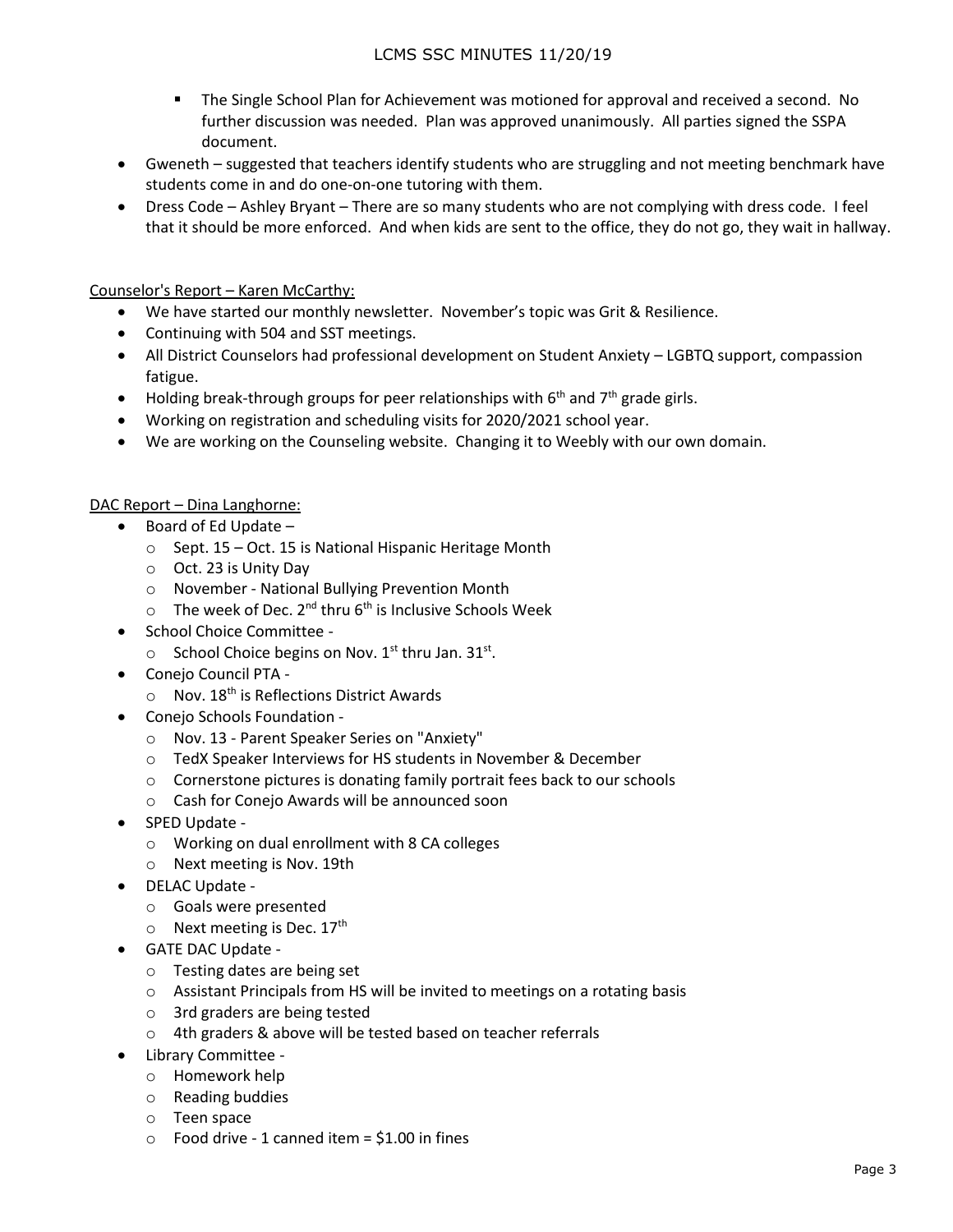- Core Literature
	- o 7th Grade "Forget Me Not"
	- o 8th Grade "Just Mercy"
- TO Strong Day
	- o District commemorated Borderline Tragedy & Fires
- School Shut Down -
	- $\circ$  Superintendent closed district schools based on poor air quality & freeway closures
	- o Don't need to make up fire days
	- $\circ$  Universal Design for Learning for Principals & Teachers was a pupil free day
- US Census
	- o Presentation by Justine Fischer; Partnership Specialist LA Regional Census Center Justine.l.fischer@2020census.gov 909-615-1507
- Reviewed CVUSD website
	- o Tutorial Enroll CVUSD.com
	- o School choice & interdistrict & CTE career pathways
- Broke out into groups & reviewed District Survey
- Would like to share the new counseling Newsletter at the next DAC meeting.

### SEDAC Report – Andrea Mettel:

- Special Presentations by: Steve Blum, JD, former Ventura County Community College District trustee and current faculty at CLU grad school of Education: Shared background on career and connections to special education, very informative.
- Beth Lasky PHD, Professor in the SPED dept. at CSU Northridge: She leads the Explorers program, an inclusive, two-year, post-secondary program offered through the university's Tseng College.
- Will Francis, MBA Project director, Open the Doors to College, UCLA Tarjan Center: Expert on higher education for students with disabilities. Currently 12,000 students with disabilities are attending community colleges in California.
- Reminder to check out SELPA's website
- Boys and girls club invite all kids to winter camp
- CRPD have offerings in the therapeutic Unit for this winter
- SPED graduation committee is exploring ways to recognize all IEP/504 plan students who are graduating HS with some sort of graduation celebration
- Lisa Miller spoke to why the change from district sped "coordinators" to now having the onsite admins at the MS and HS's manage the SPED populations. She explained how they are getting monthly coaching/ training by her in all things sped.
- A reminder to look into the CALABLE for special needs trusts
- Dec 10th "highlight the sped program at Redwood" event
- Parent info night at Sequoia in December
- TRIGGS is closing at Conejo Elem, thus CVUSD is absorbing the 5 students they were hosting.
- Update to the legality of school tours when parents want to tour a sped classroom is ok. Parents can request a tour of the sped classes via principals.
- Update on how to calculate LRE during the length of the student's day. Formula was shared.

## GATE Report – Julia Blietz:

- GATE parent meeting tomorrow (Nov. 21) night at 6:30pm. Meeting in Library.
- Mrs. Michaud is the new GATE facilitator.
- Mrs. Michaud will talk about how LC serves the needs of GATE students.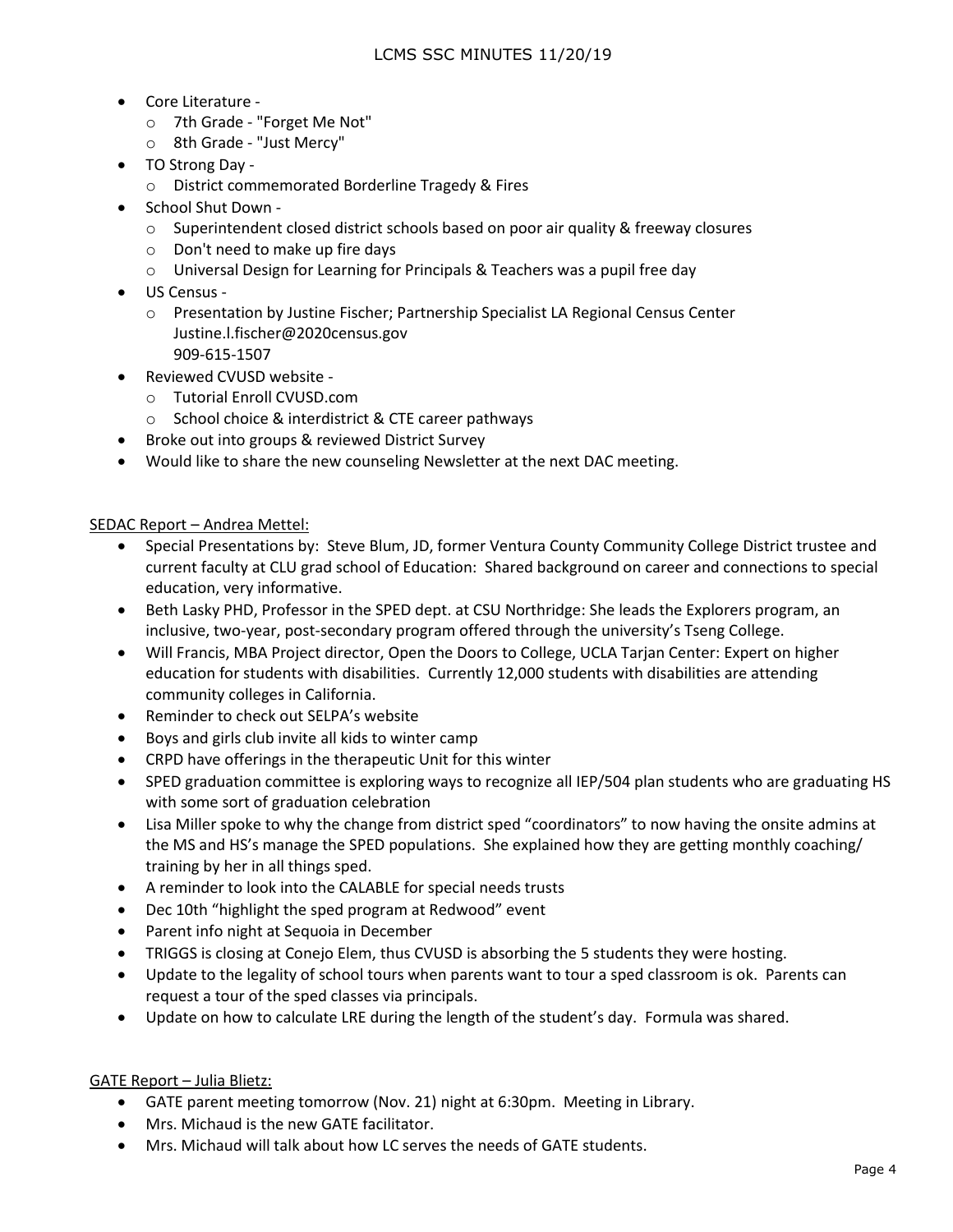- $\bullet$  Mrs. Michaud attended GATE DAC meeting on Nov. 8<sup>th</sup> Most of the meeting spent on UDL guidelines Kenny Loo presented.
- Next GATE DAC meeting will be on Friday, Dec. 13th (9-11 a.m.) at University Center.

ELAC/DELAC Report –Rosario Perez Turijan:

- DELAC meeting was on October 29<sup>th</sup>.
	- o During the meeting, Lou Lichtl (Asst. Superintendent of Instructional Services) talked about the School Plan for Student Achievement (SPSA).
	- o Kenny Loo (CVUSD Dir. of Middle School and Professional Learning) talked about Universal Design for Learning (UDL).
	- $\circ$  Next meeting will be December 17<sup>th</sup>.
- ELAC meeting was on October 24<sup>th</sup>.
	- o During the meeting Mrs. Griffith gave us a Science presentation.
	- o Mrs. Pacheco talked about SPSA in LCMS.
	- o Ms. Davis gave us a review about Q Parent Connect, LCMS website, and supports for students.
	- $\circ$  We had 56 student recognition. We had 49 students improved their ELPAC scores and 7 students have been reclassified last year.
- Next meeting will be January 23rd.

### PSTA Report – Nancy Crellin:

- Had Reflections Art Program received just under 50 entries. 17 were recognized here at LC and moved on to district level. A student in every category got recognized this year. We had 7 students honored on Monday by Conejo Council.
- Tonight our first parent connection night Judy French from PACER's National Bullying Prevention Center giving a talk on "Creating a Community of Inclusion without Bullying" for students and parents at 6:00pm in the MPR.
- Food night coming up at Toppers on December  $3<sup>rd</sup>$  from  $3:30 9:00$ pm.

## Boys & Girls Club Report – Georgi Harden:

Not present.

Principal's Report – Jason Klinger:

- $\bullet$  Future Leopard Night
	- $\circ$  Feedback from kids who attended was that they wanted to see more of the classrooms.
	- $\circ$  Jason This came from Principal's Coffee where students want to see more of the school so we accommodated that during Future Leopard Night. This was difficult but we made it happen.
	- $\circ$  Next year we have decided to hold 5<sup>th</sup> Grade Visit day the morning of Future Leopard Night and have parents only in the evening.
	- $\circ$  One parent suggested that the term "prison" to describe our school not be used.
- School Improvements
	- o Met with Planning Commission the plans for hardscape/landscape of front of school and lunch area will be approved in the next month. Work could start between January and June.